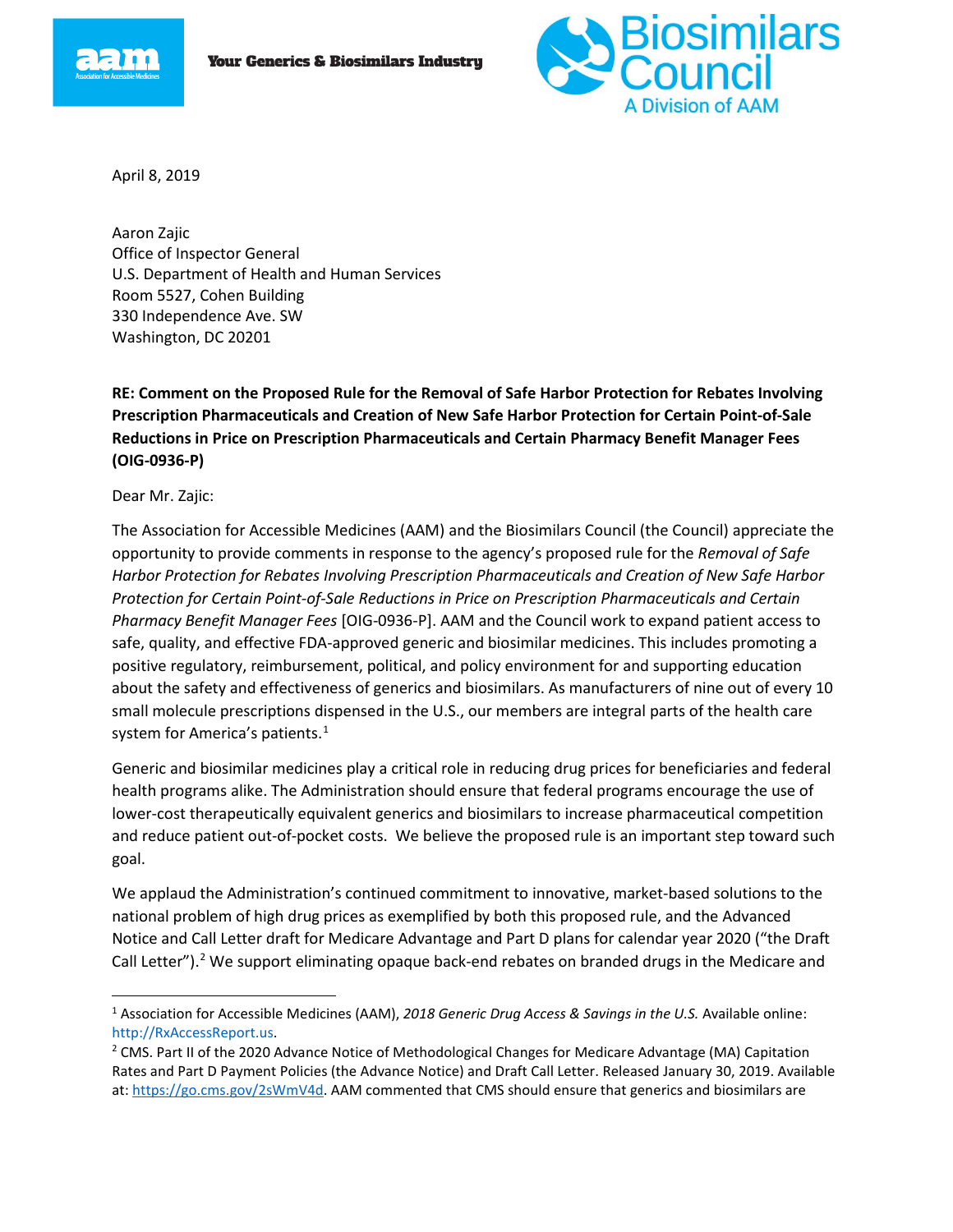Medicaid programs to increase patient access to cost-effective generics and biosimilars. The core mission of the generics and biosimilar medicines industry is to provide access to medicines while reducing prescription drug spending for both the government and beneficiaries. This was also the Congressional intent in enacting the 1984 Hatch-Waxman Act<sup>[3](#page-1-0)</sup> and the 2009 Biologics Price Competition and Innovation Act (BPCIA)<sup>[4](#page-1-1)</sup>.

Increasing plan and patient adoption of more affordable generic and biosimilar medicines is vital in order to achieve the Administration's goals of lowering patient out-of-pocket costs and reducing federal spending on prescription drugs. In 2017 alone, competition from generic medicines saved more than \$26[5](#page-1-2) billion for the U.S. health care system, including \$82.7 billion in savings for the Medicare program.<sup>5</sup> Indeed, it has been well-documented that the dispensing of generics in Medicare Part D has produced significant savings to the federal government and Part D beneficiaries.<sup>6,[7](#page-1-4)</sup> Importantly, reports have also shown that additional savings could be achieved with greater generic substitution and competition among specialty and biologic products.<sup>8,[9](#page-1-6)</sup> Moreover, Part D beneficiary out-of-pocket costs remain high in drug classes that have few or no generic or therapeutic alternatives.

Increased adoption of biosimilars could significantly reduce Medicare drug spending. Brand biologics account for 95 percent of specialty drug spending in Medicare Part D, and specialty drug net prices increased at an average annual rate of 5.8 percent between 2010 and 2018—nearly six times the rate of inflation during that period.<sup>[10](#page-1-7)</sup> In contrast, biosimilars are, on average, priced 47 percent lower than their biologic competitors.<sup>[11](#page-1-8)</sup>

The Office of Inspector General (OIG) correctly highlights in the proposed rule that the current brand drug rebate system incentivizes utilization of products with higher list prices. Brand drug rebates provide

l

immediately included on more favorable formulary tiers with lower beneficiary cost-sharing. In the final Call Letter for calendar year 2020 released on April 1, 2019, CMS did not adopt these proposed formulary policies, citing opposition from Part D sponsors but did note that it would "continue to encourage Part D sponsors to prioritize formulary placement for generics and biosimilars through favorable tier placement relative to branded products." CMS also noted "instances when Part D sponsors are not including generic alternatives" or "are not achieving optimal generic substitution." AAM and the Council believe the goals of this proposed rule will not be achieved unless OIG and CMS ensure that any competing generic or biosimilar medicines with a lower net cost are included in the plan formulary in a lower cost-sharing, preferred formulary tier.

<span id="page-1-0"></span><sup>&</sup>lt;sup>3</sup> Drug Price Competition and Patent Term Restoration Act, Pub. L. No. 98-417 (1984).<br><sup>4</sup> Biologics Price Competition and Innovation Act (Public Law 111–148).

<span id="page-1-1"></span>

<span id="page-1-2"></span><sup>5</sup> Association for Accessible Medicines (AAM), *2018 Generic Drug Access & Savings in the U.S.* Available online: http://RxAccessReport.us.

<span id="page-1-3"></span><sup>6</sup> Sheingold S and Nguyen NX. Impacts of Generic Competition and Benefit Management Practices on Spending for Prescription Drugs: Evidence from Medicare's Part D Benefit. *Medicaid and Medicare Research Review*; 2014:4(1).

<span id="page-1-4"></span><sup>7</sup> Congressional Budget Office (CBO). *Effects of Using Generic Drugs on Medicare's Prescription Drug Spending*. September 2010. Available online[: https://www.cbo.gov/publication/21800?index=11838.](https://www.cbo.gov/publication/21800?index=11838)

<span id="page-1-5"></span><sup>8</sup> HHS Assistant Secretary for Planning and Evaluation (ASPE). Data Point: Savings Available Under Full Generic Substitution of Multiple Source Brand Drugs in Medicare Part D. July 23, 2018.

<span id="page-1-6"></span><sup>9</sup> Avalere Health. Medicare Part D Generic Drug Tiering Request for Comment: Implications for Patient Out-of-Pocket Spending and Part D Plan Costs." February 28, 2019. Available at: [https://bit.ly/2IDOdqG.](https://bit.ly/2IDOdqG)

<span id="page-1-7"></span><sup>10</sup> CBO, *Prices for and Spending on Specialty Drugs in Medicare Part D and Medicaid*. (slide presentation) March 2019. Available at: [https://www.cbo.gov/publication/55041.](https://www.cbo.gov/publication/55041)

<span id="page-1-8"></span><sup>&</sup>lt;sup>11</sup> AAM Analysis of IQVIA WAC Data, February 2019.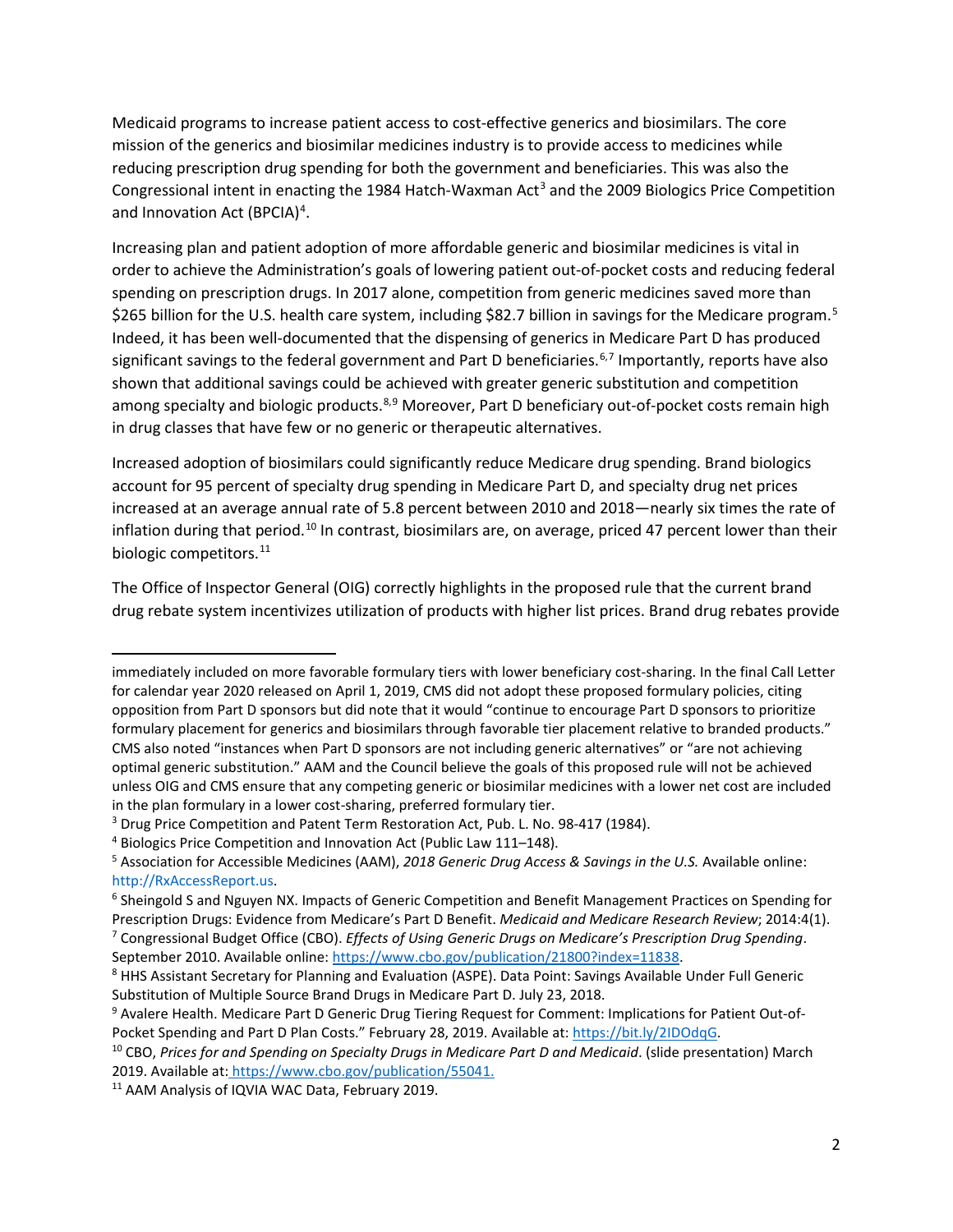a financial incentive for PBMs and plans to make formulary decisions based on rebate potential rather than on total net cost/reimbursement for a drug product. This burdens patients with higher cost-sharing and stifles competition from generics and biosimilars.

Thus, AAM and the Council generally support the proposal to remove the safe harbor protection for rebates paid by manufacturers to Medicare and Medicaid plans and/or their PBM agents. However, we note that the proposal's goal of increasing adoption of lower cost generic and biosimilar medicines will be incomplete without also finalizing CMS' proposal included in the 2020 Draft Call Letter to restrict brand and generic drugs to respective brand and generic tiers. Taken together, these proposals would decrease cost sharing for beneficiaries, incentivize lower list prices, and allow for greater competition among pharmaceutical manufacturers.<sup>[12](#page-2-0)</sup>

Accordingly, we encourage OIG to:

- 1. Prohibit manufacturers from conditioning point-of-sale reductions in price on formulary requirements with respect to plan coverage of a competing generic or biosimilar drug, including requirements not to cover a generic or biosimilar or that it only be covered in a nonadvantageous formulary tier;
- 2. Remove safe harbor protection for rebates paid to Medicare Advantage plans with respect to their coverage of Part B drugs, in favor of POS discounts on such drugs;
- 3. Explicitly prohibit "swapping" arrangements related to commercial, Medicare, and Medicaid business from safe harbor transactions;
- 4. Ensure that value-based contracts are not used to block competition;
- 5. Confirm that point-of-sale discounts are not permitted to operate like brand drug copayment coupons;
- 6. Maintain protection for purchase discounts traditionally available to wholesalers and pharmacies; and
- 7. Ensure that payments for chargeback processing are at fair market value and not "disguised kickbacks" related to formulary placement/exclusive arrangements.

### **Finalize the Proposal to Remove Safe Harbor Protection For Brand Drug Rebates And Ensure That Rebates Can Not Be Used to Block Lower-Cost Competition**

Plans and PBMs rely on manufacturer rebates to reduce their net costs for pharmaceuticals. Unfortunately, this can create a perverse incentive favoring the use of high-cost brand drugs. The consequences are particularly notable in the biosimilars market. For example, infliximab biosimilars have been excluded from payor coverage and are unable to garner significant market share relative to the reference product. This is despite being on the market for over two years and with an Average Sales Price (ASP) 20 percent lower than the brand and a Wholesale Acquisition Cost (WAC) that is an average of 27 percent lower.<sup>[13](#page-2-1)</sup> As a result, multiple stakeholders have sued the brand manufacturer of

<span id="page-2-0"></span> $12$  In the final Call Letter for calendar year 2020 released on April 1, 2019, CMS did not adopt proposed formulary policies we suggested related to generic and biosimilar formulary coverage and tier placement, citing opposition from Part D sponsors. We believe the goals of this proposed rule will not be achieved unless OIG and CMS ensure that any competing generic or biosimilar medicines with a lower net cost are included in the plan formulary in a lower cost-sharing, preferred formulary tier.

<span id="page-2-1"></span><sup>&</sup>lt;sup>13</sup> CMS ASP Pricing Files. April 2019.; AAM Analysis of IQVIA NSP Market Share February 2019.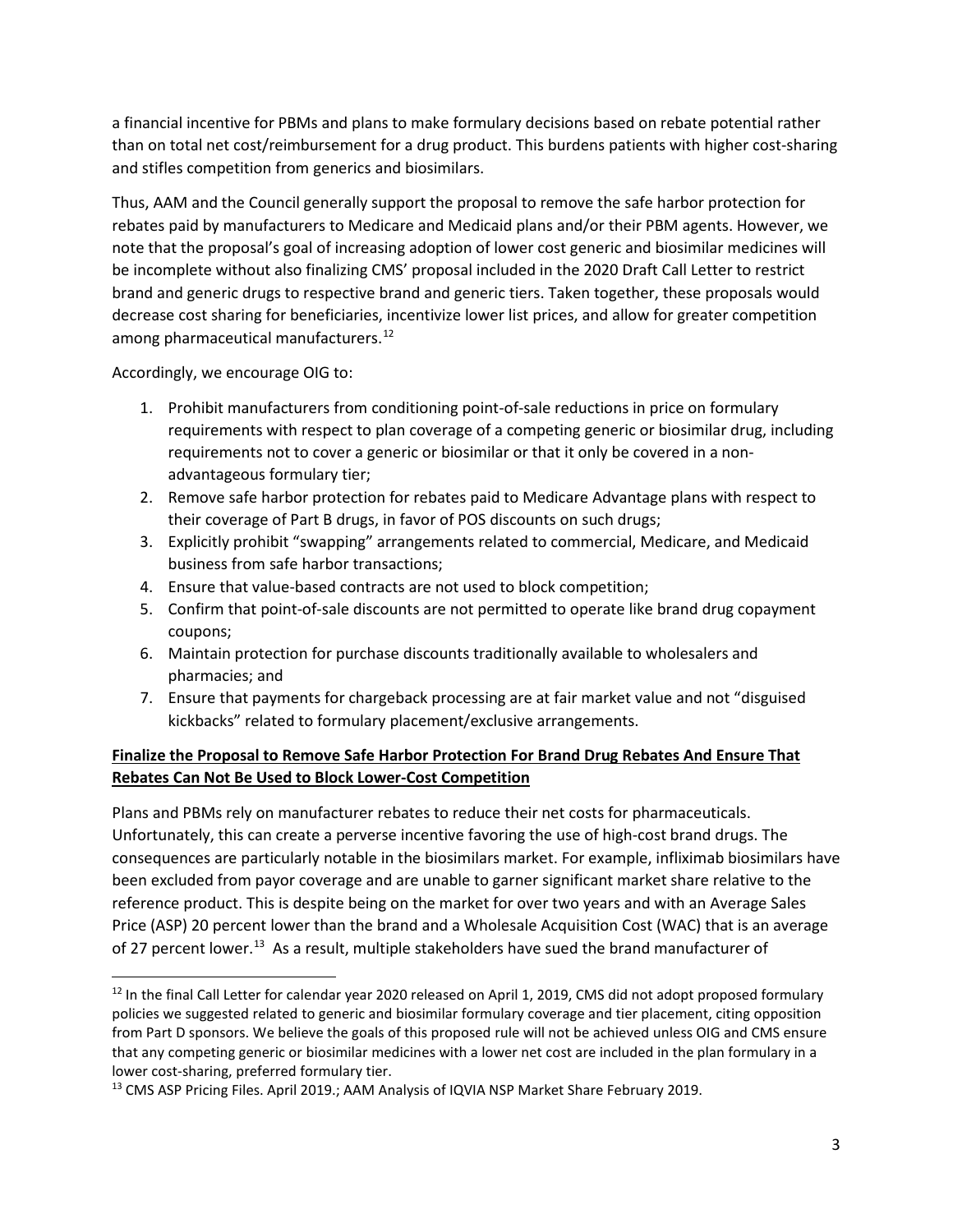Remicade alleging use of exclusionary contracts and bundled rebates conditioned on multi-year biosimilar exclusion.<sup>[14](#page-3-0)</sup> This is not an isolated example. Pegfilgrastim biosimilars' average WAC is 32 percent lower than the reference product, have a 10 percent lower ASP and have also been unable to garner market share from the brand.[15](#page-3-1)

Generic drug manufacturers typically do not provide rebates to PBMs, but rather compete through lower list prices and discounts provided to wholesalers, pharmacies and other purchasers of their products, such as hospitals (referred to as purchase discounts). Generic medicines enter the market at a significantly lower price to purchasers than the brand product and typically experience rapid price declines. In fact, generic drugs are launching at a greater discount, declining in price, and ultimately reaching a lower price point than at any time in the last 20 years.<sup>[16](#page-3-2)</sup>

Competition in the pharmaceutical marketplace from generic and biosimilar medicines provides America's patients with relief from monopoly prices for branded drugs. However, although the net cost of a generic or biosimilar product is generally lower than the net cost (after rebate) of the brand, the value of high rebates on brand drugs, combined with the impacts of beneficiary cost-sharing differences and Part D subsidies/program design, may cause plans to give equivalent or preferential tier placement to higher-cost brand drugs. The result is lower patient access to safe, effective, and cost-efficient generic and biosimilar products, higher out-of-pocket spending, and increased program/taxpayer costs.

This practice, whereby brand manufacturers can limit access to therapeutically equivalent generics and biosimilars by conditioning brand rebates on plan or PBM exclusion of a generic or biosimilar competitor, is a result of the distorted incentives of the rebate system. These "rebate traps" threaten the viability of the generic and biosimilar markets. They occur when, upon entry of a biosimilar or complex generic, a reference manufacturer (who has significant market share due to more than a decade of exclusivity) threatens to remove the rebates provided to payors unless the generic or biosimilar are effectively excluded from lower formulary tiers or the entire formulary. Some brand manufacturers have even threatened to withdraw the rebates on a bundle or portfolio of unrelated products if the contracted entity utilizes a biosimilar or generic in place of the reference product.<sup>[17](#page-3-3)</sup>

In such a situation, an insurer must decide whether to keep the lower-priced competitor off its formulary or pay the full, non-rebated list price for the reference product. The rebate trap can pressure plans to cover only the reference product, to protect the plan's access to the rebates. In a market free from rebate traps, a plan may be able to use cost-sharing or utilization management to steer new patients towards the most cost-effective treatment.

The following table shows a hypothetical example of the rebate trap in practice. The scenario involves withdrawal of a rebate for the reference biologic that was previously available upon coverage of a

<span id="page-3-0"></span><sup>&</sup>lt;sup>14</sup> Center for Biosimilars. "Walgreen, Kroger File Antitrust Suit Against J&J, Janssen Over Remicade". June 11, 2018. Available: [https://bit.ly/2u76AKg.](https://bit.ly/2u76AKg)<br><sup>15</sup> CMS ASP Pricing Files. April 2019.; AAM Analysis of IQVIA NSP Market Share February 2019.

<span id="page-3-1"></span>

<span id="page-3-2"></span><sup>&</sup>lt;sup>16</sup> IQVIA Institute for Human Data Science Analysis conducted for AAM (1994-2014). Data reflects pricing trends for newly introduced generic products separated by year.

<span id="page-3-3"></span><sup>&</sup>lt;sup>17</sup> USA Today: "Pfizer accuses Johnson & Johnson of 'anticompetitive practices' in lawsuit." September 20, 2017. Available at: https://usat.ly/2xgWxFW.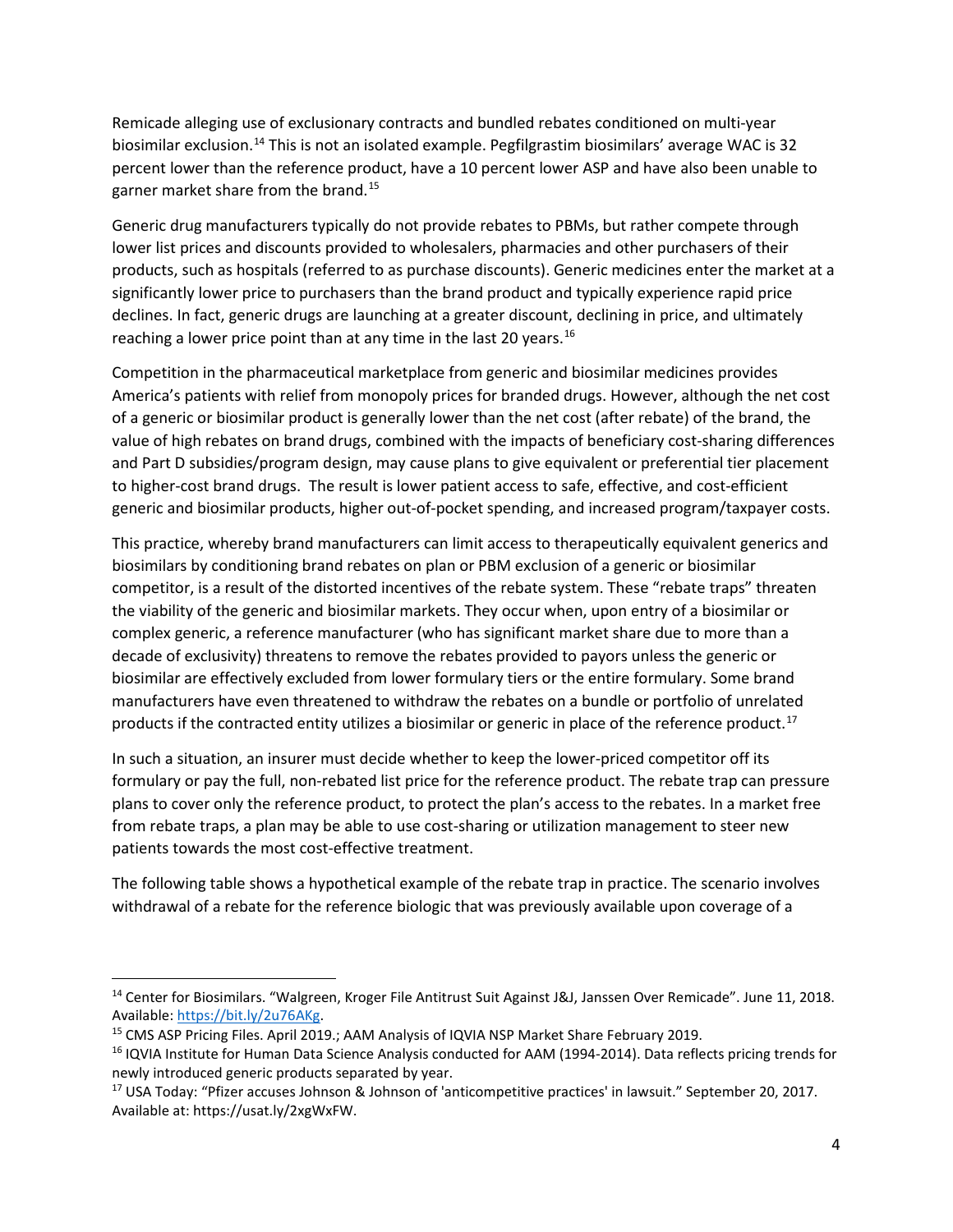biosimilar. This "trap" acts as a significant disincentive to add a biosimilar to the formulary or carry the product, making it difficult for the biosimilar to gain any significant market share.

|                                               |                | Post-Biosimilar                   |                                   |
|-----------------------------------------------|----------------|-----------------------------------|-----------------------------------|
|                                               | Pre-Biosimilar | 50% of Patients Switch            | 100% of Patients Switch           |
| Reference biologic<br>list price, US \$       | 50,000         | 50,000                            | 50,000                            |
| Reference biologic<br>postrebate price, US \$ | 25,000         | NA (no longer<br>offering rebate) | NA (no longer<br>offering rebate) |
| Biosimilar price, US \$                       | ΝA             | 10,000                            | 10,000                            |
| Patients taking<br>branded biologic, No.      | 1.000          | 500                               | 0                                 |
| Patients taking biosimilar, No.               | NΑ             | 500                               | 1,000                             |
| Payer cost, US \$                             | 25,000,000     | 30,000,000                        | 10,000,000                        |

If a biosimilar manufacturer does not believe it will be able to wrestle any of the market away from the reference product, it has little incentive to invest in the development of these products in the first place. This dynamic creates a significant incentive for the plan to block the adoption or coverage of the generic or biosimilar in order to retain the brand rebate.

This pricing decision can impact the prices paid for other products, too, given the use of these bundled arrangements. These aggressive negotiation tactics, which block lower-priced biosimilar and complex generic medicines from being available to patients, also discourage future investment in developing new biosimilar and complex generic products.[18](#page-4-0) Both HHS Secretary Alex Azar and former FDA Commissioner Gottlieb have criticized the use of "rebate traps" and have made persistent efforts to increase the competitiveness of the market. Former FDA Commissioner Gottlieb specifically noted:

*"Manufacturers are using several schemes to hamstring biosimilar competition… restrictive contracting, rebating, and distribution agreements deter coverage and reimbursement…the net result is a lopsided playing field that disincentives biosimilar developers from making the sizable investment in bringing such products to market. I am concerned this will lead to reduced competition in the long-run and unsustainable costs."[19](#page-4-1)*

### **Modify the Safe Harbor Protecting Point-of-Sale Price Reductions to Exclude Protection for Point-of-Sale Discounts Conditioned on Formulary Requirements with Respect to Plan Coverage of a Competing Generic or Biosimilar Drug**

### *Exclusionary Arrangements/Contracts Threaten the Market for Generic and Biosimilar Products*

Current brand drug rebating strategies threaten access to effective and cost-efficient generic and biosimilar products. These strategies include the use of exclusionary agreements – contracts with plan

<span id="page-4-0"></span><sup>&</sup>lt;sup>18</sup> Biosimilar Development: "Why So Slow? Demystifying the Barriers to U.S. Biosimilar Adoption." Available at: [https://bit.ly/2BxnHbj.](https://bit.ly/2BxnHbj) Accessed: May 15, 2018.<br><sup>19</sup> CNBC Interview of FDA Commissioner Gottlieb, March 28, 2018. Available at: [https://cnb.cx/2pNVVlh.](https://cnb.cx/2pNVVlh)

<span id="page-4-1"></span>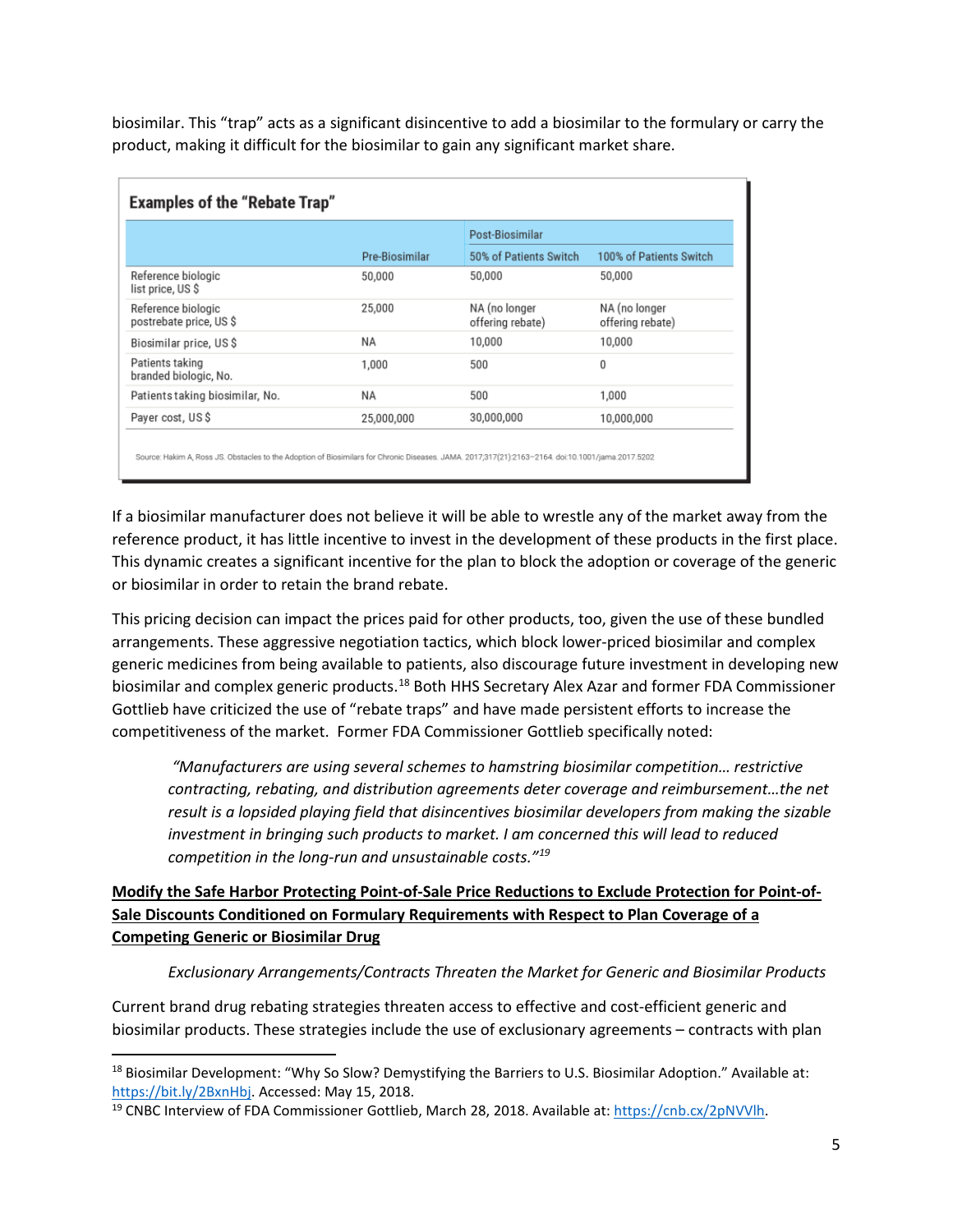sponsors or PBMs that condition rebates on the plan or the PBM's exclusive placement of the brand or biologic product on formulary or tiers with lower cost sharing to the detriment of patient access to a generic or biosimilar competitor with a lower net cost.

However, the proposed rule does not address exclusionary arrangements. These arrangements would have a similar negative effect on the market as back-end rebates: higher government spending and beneficiary out-of-pocket costs. AAM and the Council recommend that OIG eliminate safe harbor protection for point-of-sale price reductions conditioned on exclusive or preferred formulary placement when there are generic or biosimilar competitors.

# *Bundled Discounts Improperly Protect Brand Drugs with Generic Competition and Disadvantage the Generic Drug Market*

"Stacked" or "bundled" rebates are the most pernicious form of exclusionary contracts. In these contracts, the manufacturer of an originator product conditions rebates or discounts for a range of products produced by that manufacturer (the "bundle") on the contracted entity covering a biosimilar or generic in an equivalent or less favorable manner than the brand drug—or not covering the biosimilar or generic at all. This bundling can lead to higher spending for beneficiaries and can improperly restrict access to lower-cost generics and biosimilars.<sup>[20](#page-5-0)</sup> AAM and the Council recommend that OIG eliminate safe harbor protection for bundled point-of-sale price reductions containing any formulary requirements relating to coverage of a generic or biosimilar.

### *Multi-Year Contracts Delay Generic and Biosimilar Access and Adoption and Thwart Competition*

While multi-year discount arrangements are not inherently concerning, they can be when used in an anticompetitive manner. However, once a brand drug product loses patent exclusivity and a generic enters the market, the generic is typically significantly cheaper than the brand drug. But the proposal would not prevent brand manufacturers from anticipating generic or biosimilar competition and seeking to delay it through multi-year formulary contracts that continue after the introduction of a lower cost generic or biosimilar product to the market. Under a multi-year contract, a plan sponsor or PBM may not be able to add the generic or biosimilar to formulary or prefer the generic drug without violating the terms of its multi-year rebate or discount agreement. This runs counter to the OIG's goal of preventing arrangements that increase costs for the government and beneficiaries. Therefore, AAM and the Council recommend that OIG eliminate safe harbor protection for point-of-sale price reductions for multi-year formulary arrangements.

### *Safe Harbor Protection Should also be Removed with Respect to Brand Manufacturer Rebates for Part B Drugs Covered under Medicare Advantage Plans*

The proposed rule also solicited comments on whether this exclusion should apply to rebates on drugs and biologics covered under other aspects of Medicare.<sup>[21](#page-5-1)</sup> AAM urges OIG to similarly remove safe harbor protection for brand manufacturer rebates paid to Medicare Advantage plans with respect to Part B drugs and biologics, at least once generic drugs or biosimilars are available. Biosimilars are often covered as Part B products rather than under Part D because they are administered by a physician. In order to realize the promise of biosimilar competition, they must compete on a level playing field. The

<span id="page-5-0"></span> <sup>20</sup> FDA Head: On Board with 'Right To Try'". MEDPAGETODAY. Available at: https://bit.ly/2J1bNJX.

<span id="page-5-1"></span><sup>21</sup> 84 Fed. Reg. at 2347.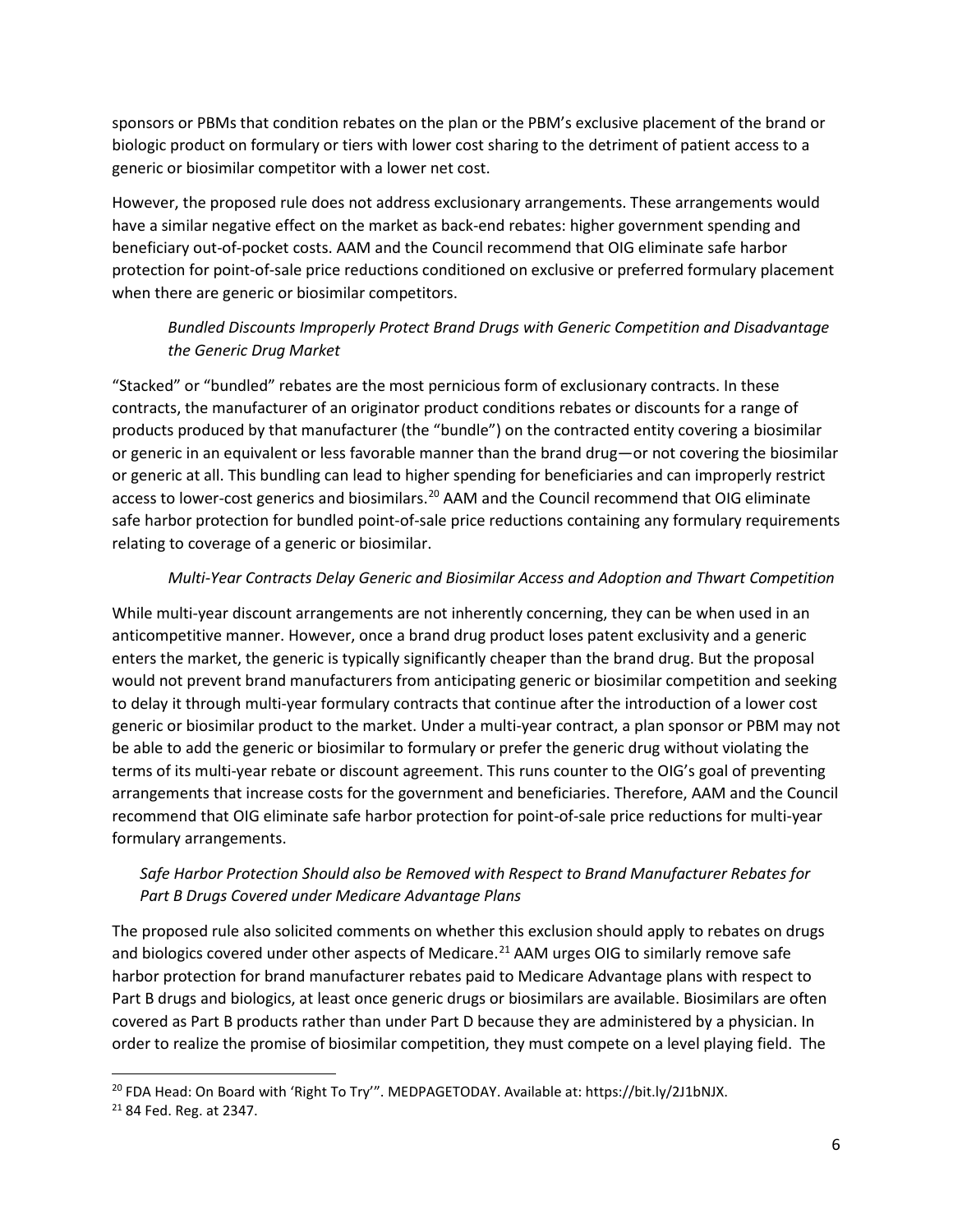same anticompetitive effects related to brand rebates described above can apply in the context of a Medicare Advantage plan's treatment for Medicare Part B drugs. Accordingly, AAM supports a further limitation on safe harbor protection with respect to Part B/Medicare Advantage rebates. This limitation is particularly important for Medicare Advantage and Medicare Advantage Prescription Drug (MA-PD) plans, given the utilization management flexibility of Medicare plans.<sup>[22](#page-6-0)</sup>

### **Eliminate Safe Harbor for Point-of-Sale Price Reductions when there is a Generic or Biosimilar Competitor unless the Generic or Biosimilar is Placed on a Lower Formulary Tier**

As explained earlier, rebates are commonly used by brand manufacturers to gain preferred tier or formulary placement for their brand drugs relative to competitors. As a result, plans increasingly have been putting lower cost generics on higher formulary tiers that command higher beneficiary cost sharing. The removal of the safe harbor in this proposed rule would be an important first step towards protecting generics from being blocked from formulary. However, the proposed rule falls short as nothing would preclude brand manufacturers from conditioning point-of-sale price reductions on formulary placement and positioning related to a competing generic or biosimilar product.

Recent data indicates that generic drugs are increasingly being placed on higher tiers with higher costsharing, sometimes in a disadvantaged position compared to the higher cost brand reference drug. A 2018 Avalere Health report found that between 2011 and 2015, the percent of generic drugs placed on tier 1—the lowest cost-sharing tier available for patients—fell from 71 to 19 percent.<sup>[23](#page-6-1)</sup> The shift of generics to higher tiers occurred equally among both high and low-cost generics even though prices for generic drugs generally declined between 2006 and  $2017.<sup>24</sup>$  $2017.<sup>24</sup>$  $2017.<sup>24</sup>$  Similarly, the OIG recently found that between 2011 and 2015, reimbursement for Part D brand drugs increased by 77 percent, despite a 17 percent decrease in the number of prescriptions for these drugs.<sup>[25](#page-6-3)</sup> A more recent report from Avalere found that between 2016 and 2018, plans increasingly shifted generics from tier 2 to tier 4, resulting in even higher cost-sharing for generics.<sup>[26](#page-6-4)</sup> Meanwhile, as patients spent more out-of-pocket, federal payments for catastrophic coverage under Part D more than tripled to \$33.2 billion between 2010 and 2015.[27](#page-6-5)

AAM and the Council are concerned that branded drug manufacturers will continue their current anticompetitive rebate practices using the new point-of-sale reductions by tying the point-of-sale reductions to formulary positioning of a branded product related to generics and biosimilars. As such, we recommend that OIG eliminate safe harbor for the point-of-sale price reduction for a branded

<span id="page-6-3"></span><sup>25</sup> HHS Office of Inspector General (OIG), Increases in Reimbursement for Brand-Name Drugs in Part D (2018).

<span id="page-6-4"></span><sup>26</sup> Avalere Health: Medicare Part D Generic Drug Tiering Request for Comment: Implications for Patient Out-of-Pocket Spending and Part D Plan Costs." February 28, 2019. Available at: [https://bit.ly/2IDOdqG.](https://bit.ly/2IDOdqG)

<span id="page-6-0"></span><sup>&</sup>lt;sup>22</sup> CMS Notice to Medicare Advantage Organizations. "Prior Authorization and Step Therapy for Part B Drugs in Medicare Advantage." August 7, 2018. Available[: https://go.cms.gov/2M2h21m.](https://go.cms.gov/2M2h21m)<br><sup>23</sup> Avalere Health: "Generic Drugs in Medicare Part D: Trends in Tier Structure and Placement." May 22, 2018).

<span id="page-6-1"></span>Available at: [https://bit.ly/2kx8cIP.](https://bit.ly/2kx8cIP)

<span id="page-6-2"></span><sup>24</sup> *Ibid.;* Medicare Payment Advisory Commission (MedPAC) Report to Congress: Medicare Payment Policy. Ch. 14: The Medicare Prescription Drug Program (Part D) Status report. March 2019. Available at: [https://bit.ly/2TIbugn.](https://bit.ly/2TIbugn)

<span id="page-6-5"></span><sup>&</sup>lt;sup>27</sup> HHS OIG, High Price Drugs Are Increasing Federal Payments for Medicare Part D Catastrophic Coverage (2017).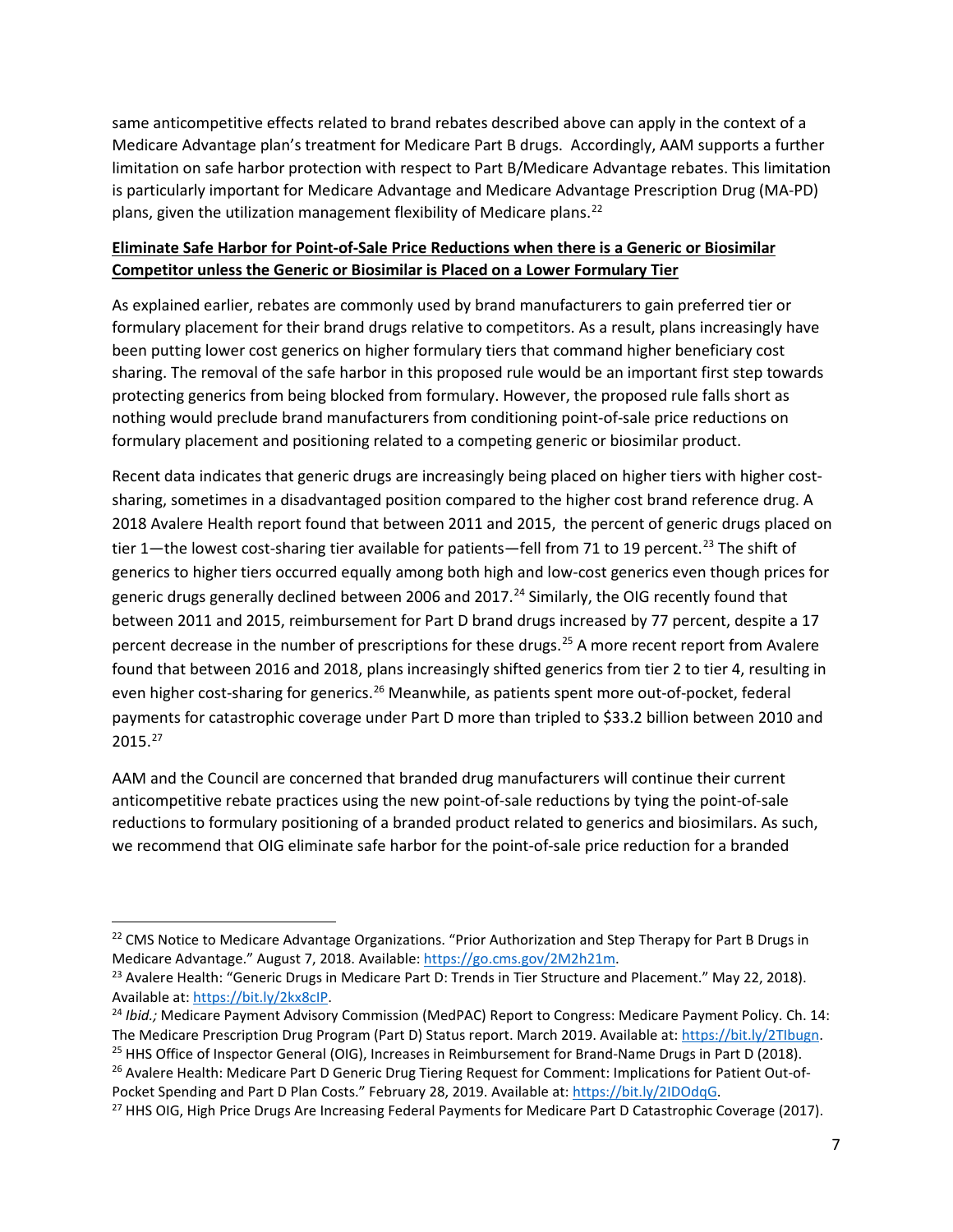pharmaceutical if there is a competing generic or biosimilar with a lower net cost unless the generic or biosimilar is included in the plan formulary in a lower, preferred formulary tier.

### **Explicitly Prohibit "Swapping" Arrangements Related to Commercial and Medicare/Medicaid Business**

"Swapping" occurs when a supplier, such as a pharmaceutical manufacturer, offers a substantial discount or rebate for one or more products related to a plan issuer's commercial business in exchange for favorable coverage or formulary placement across all of the issuer's products including Medicare and Medicaid business. This can effectively mean that commercial discounts are being used to gain favorable Medicare or Medicaid coverage. OIG has historically stated that "swapping" arrangements do implicate the AKS. However, existing regulatory and statutory text do not state this explicitly.

AAM and the Council recommend OIG clarify, in regulatory text, that any "swapping"-style arrangement would not be protected under any safe harbors or exclusions from AKS liability, including the proposed safe harbors.

#### **Ensure Value-Based Arrangements are Not Used to Block Competition**

OIG states that the proposed rule is not intended to impact current or future value-based arrangements (VBAs), and the Administration has consistently supported VBAs as innovative contracting arrangements. However, it is important to establish clear guardrails to prevent brand drug manufacturers from using VBAs as an avenue to block use of lower-cost generics or biosimilars. For example, a manufacturer might create a risk-sharing arrangement that includes a post point-of-sale price reduction tied to an inconsequential or easily satisfied value assessment that effectively acts like a rebate.

AAM and the Council urge OIG to protect against anticompetitive VBAs that effectively frustrate this proposed rule. OIG should make clear that VBAs tied to conditions that block generic or biosimilar formulary/tier coverage do not fall under an AKS safe harbor.

### **Maintain Protection for Purchase Discounts**

In the preamble to the proposed rule, OIG states:

*"The Department intends for the discount safe harbor to continue to protect discounts on prescription pharmaceutical products offered to other entities [other than Part D plan sponsors, Medicaid Managed Care Organizations (MCOs) or their PBMs], including, but not limited to, wholesalers, hospitals, physicians, pharmacies, and third-party payors in other Federal health care programs."[28](#page-7-0)* 

HHS specifically solicits comment on whether the proposed safe harbor text excludes reductions in price not consistent with this intent.

We believe that the proposed amendment could inadvertently restrict purchase discounts for which HHS intends to preserve safe harbor protection. The amendment as drafted would remove protection for:

<span id="page-7-0"></span> <sup>28</sup> 84 Fed. Reg. at 2348.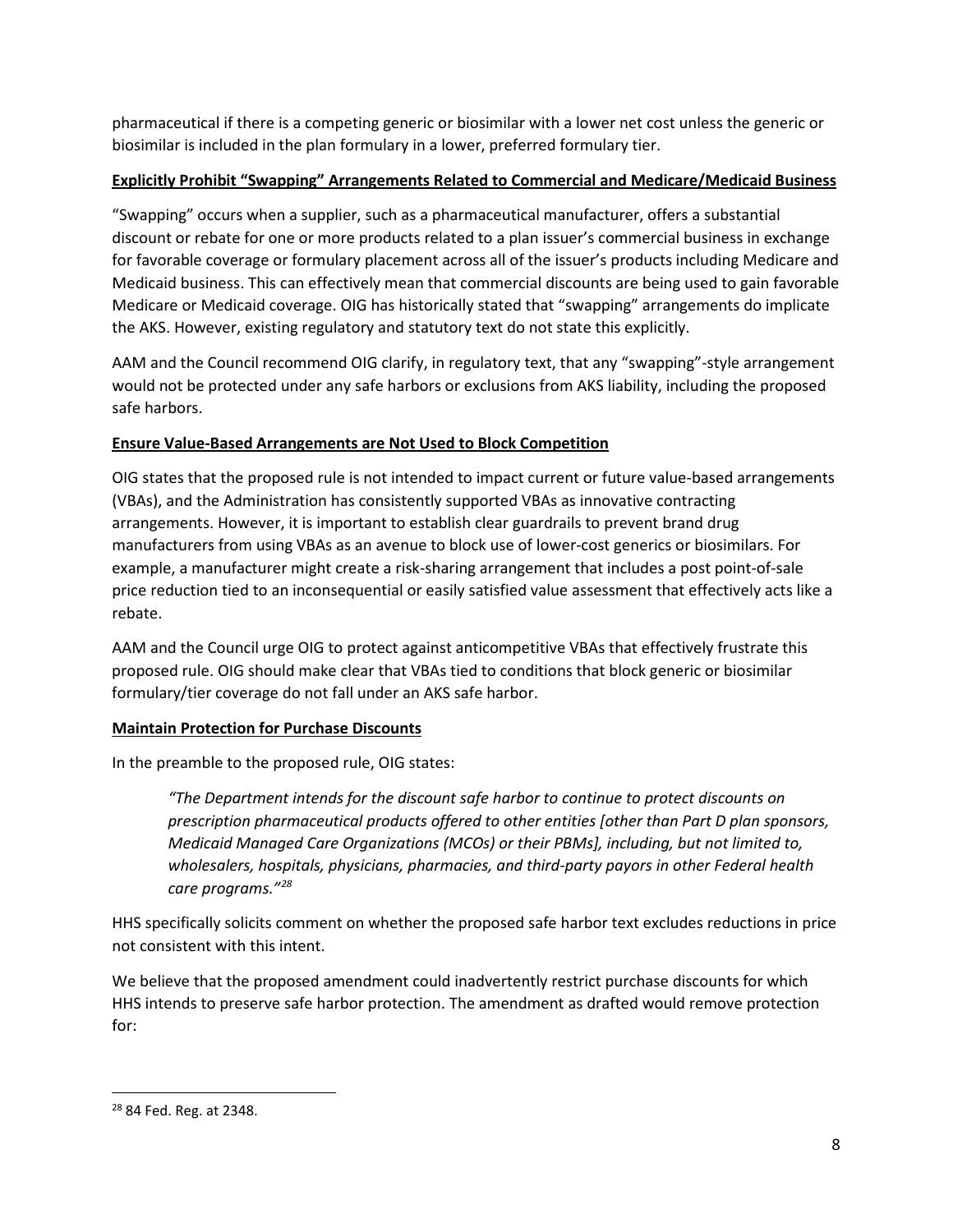*"A reduction in price or other remuneration from a manufacturer in connection with the sale or purchase of a prescription pharmaceutical product to [a Part D plan sponsor, Medicaid MCO or PBM acting under contract with either], unless it is a price reduction or rebate that is required by law*."

We are concerned that the proposed language could be read to remove protection for common purchase discounts that generic or biosimilar manufacturers provide to wholesalers or pharmacies, if those discounted products are later dispensed by the pharmacy to a Part D or Medicaid MCO enrollee. Specifically, such discounts could be construed as being made "in connection with" a "sale" of a product (from the manufacturer to the wholesaler or pharmacy) and a "purchase" (by the Part D plan, Medicaid MCO, or PBM) of that product from the pharmacy. Given how important purchase discounts are to competition between generic and biosimilar manufacturers, frequently resulting in large reductions from those products' already-low list prices, it is critical that discount safe harbor protections clarify that discounts to wholesalers are protected.<sup>[29](#page-8-0)</sup>

## **Ensure That the Final Rule Does Not Inadvertently Permit Point-of-Sale Price Reductions to Operate Like a Branded Drug Manufacturer Coupon Program for Medicare and Medicaid Beneficiaries**

While we believe it is clear from OIG's discussion of the proposed rule and from the current statutory prohibition that HHS does not have this intent, we are concerned that the proposed safe harbor could be read to allow point-of-sale price reductions to operate in a manner similar to brand drug manufacturer coupon programs—a practice considered to implicate the AKS by OIG.<sup>[30](#page-8-1),[31](#page-8-2)</sup> As such, we recommend that the safe harbor language be revised to ensure this unintended result is prevented.

Specifically, subsection (cc)(1)(iii) of the proposed new safe harbor sets forth the following requirement:

(iii) The reduction in price must be completely applied to the price of the prescription pharmaceutical product charged to the beneficiary at the point-of-sale.<sup>32</sup>

We are concerned that the foregoing reference to the "price of the prescription pharmaceutical product charged to the beneficiary" might be read to mean that a point-of-sale price reduction would be applied only, or first, to the cost-sharing amount otherwise payable by the beneficiary (e.g., their copayment or coinsurance amount), rather than to the entire price of the drug. If so, a brand drug manufacturer might provide a point-of-sales price reduction that would pay the beneficiary's copayment or coinsurance amount, incentivizing use of the brand over lower-priced generics and biosimilars still subject to a copayment or coinsurance amount.

<span id="page-8-1"></span><span id="page-8-0"></span> <sup>29</sup> *Cf.* 81 Fed. Reg. 5170, 5227 (Feb. 1, 2016) (recognizing distinction between retail pharmacy purchase discounts and payor rebates in connection with Medicaid rebate program average manufacturer price reporting rules). <sup>30</sup> *See, e.g.,* OIG Special Advisory Bulletin on Pharmaceutical Manufacturer Copayment Coupons (Sept. 2014) (emphasizing need for coupon programs to maintain effective processes for administering federal program patient

<sup>&</sup>quot;carve outs").

<span id="page-8-2"></span><sup>&</sup>lt;sup>31</sup> OIG Special Advisory Bulletin on Patient Assistance Programs for Medicare Part D Enrollees, 70 Fed.Reg. 70623, 70625 (Nov. 22, 2005).

<span id="page-8-3"></span><sup>32</sup> 84 Fed.Reg. at 2363.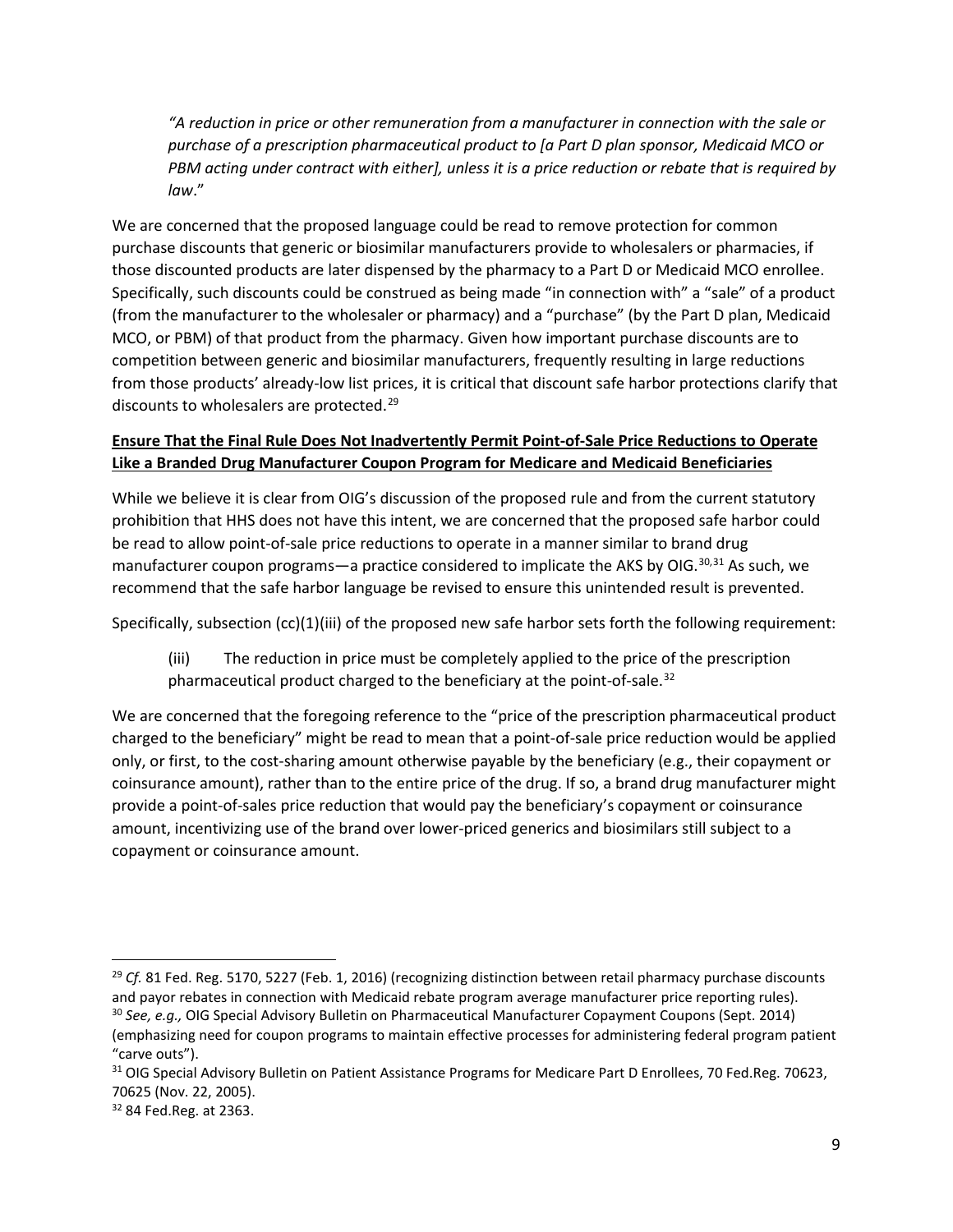We recognize that this is not the intent of the proposed rule. Accordingly, we recommend that OIG ensure that the new safe harbor does not inadvertently permit co-payment coupons for federal health care program beneficiaries.

## **Ensure That Payments for Chargeback Processing Related to Point-of-Sale Price Reductions are at Fair Market Value and Not "Disguised Kickbacks" Related to Formulary Placement or Exclusive Arrangements**

One of the operational challenges under the new safe harbor will be ensuring that pharmacies can collect payment for chargebacks associated with point-of-sale price reductions. HHS has not defined which entity or entities would process chargebacks.

Whichever entity or entities end up administering the chargebacks will likely charge manufacturers a fair market value fee to process such chargebacks. It is important for the OIG to set parameters for how fair market value is or can be defined. This is critical to ensure that manufacturers do not use these chargeback fees as a way of recreating the current rebating arrangements that OIG has proposed to remove from safe harbor protection through chargeback administration fees.

AAM and the Council recommend that OIG limit the ability of brand drug manufacturers to structure fees to mimic rebates. We recommend that OIG prescribe a form for a chargeback administration fee, such as a per chargeback, and also that OIG mandate that chargeback administration fees not vary substantially by manufacturer or by drug. Such chargeback administration fees should reflect only the cost of administering the chargeback. Generic and biosimilar manufacturers could be disadvantaged in negotiations with plans if brand manufacturers can pay high fees to health plans and/or their PBMs that are explicitly or implicitly related to formulary placement, resulting in diminished patient access to affordable medicines.

### **Conclusion**

We commend HHS for its bold approach to addressing the entrenched rebate system that creates a perverse incentive for higher brand drug prices. As the proposed safe harbor rule highlights, increasing formulary controls and generic utilization would enhance Part D plans' ability to negotiate to achieve lower drug prices and would likely lead to a decrease in beneficiary and federal spending on premiums, as envisioned by the President's Blueprint. HHS should employ all the levers and oversight powers at its disposal to ensure taxpayers and the greatest number of beneficiaries benefit from lower list prices and the value of FDA-approved generics and biosimilars. These measures would ensure increased, fairer competition in the pharmaceutical market and reduced spending for both government programs and beneficiaries alike.